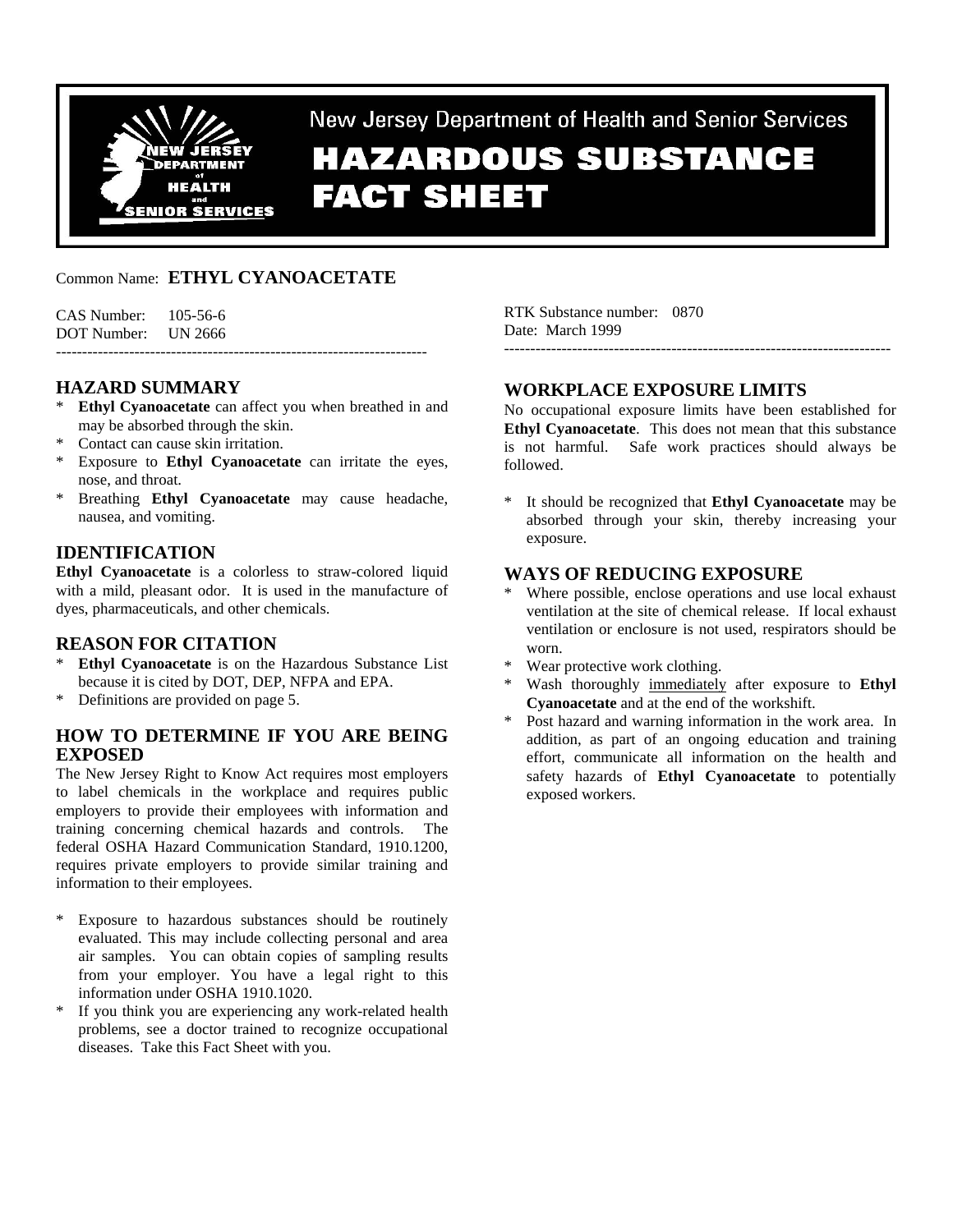## **ETHYL CYANOACETATE** page 2 of 6

This Fact Sheet is a summary source of information of all potential and most severe health hazards that may result from exposure. Duration of exposure, concentration of the substance and other factors will affect your susceptibility to any of the potential effects described below.

---------------------------------------------------------------------------

## **HEALTH HAZARD INFORMATION**

#### **Acute Health Effects**

The following acute (short-term) health effects may occur immediately or shortly after exposure to **Ethyl Cyanoacetate**:

- Contact can cause skin irritation.
- \* Exposure to **Ethyl Cyanoacetate** can irritate the eyes, nose, and throat.
- \* Breathing **Ethyl Cyanoacetate** may cause headache, nausea, and vomiting.

#### **Chronic Health Effects**

The following chronic (long-term) health effects can occur at some time after exposure to **Ethyl Cyanoacetate** and can last for months or years:

#### **Cancer Hazard**

According to the information presently available to the New Jersey Department of Health and Senior Services, **Ethyl Cyanoacetate** has not been tested for its ability to cause cancer in animals.

#### **Reproductive Hazard**

According to the information presently available to the New Jersey Department of Health and Senior Services, **Ethyl Cyanoacetate** has not been tested for its ability to affect reproduction.

#### **Other Long-Term Effects**

\* No chronic (long-term) health effects are known at this time.

#### **MEDICAL**

#### **Medical Testing**

There is no special test for this chemical. However, if illness occurs or overexposure is suspected, medical attention is recommended.

Any evaluation should include a careful history of past and present symptoms with an exam. Medical tests that look for damage already done are not a substitute for controlling exposure.

Request copies of your medical testing. You have a legal right to this information under OSHA 1910.1020.

#### **WORKPLACE CONTROLS AND PRACTICES**

Unless a less toxic chemical can be substituted for a hazardous substance, **ENGINEERING CONTROLS** are the most effective way of reducing exposure. The best protection is to enclose operations and/or provide local exhaust ventilation at the site of chemical release. Isolating operations can also reduce exposure. Using respirators or protective equipment is less effective than the controls mentioned above, but is sometimes necessary.

In evaluating the controls present in your workplace, consider: (1) how hazardous the substance is, (2) how much of the substance is released into the workplace and (3) whether harmful skin or eye contact could occur. Special controls should be in place for highly toxic chemicals or when significant skin, eye, or breathing exposures are possible.

In addition, the following control is recommended:

Where possible, automatically pump liquid **Ethyl Cyanoacetate** from drums or other storage containers to process containers.

Good **WORK PRACTICES** can help to reduce hazardous exposures. The following work practices are recommended:

- \* Workers whose clothing has been contaminated by **Ethyl Cyanoacetate** should change into clean clothing promptly.
- \* Contaminated work clothes should be laundered by individuals who have been informed of the hazards of exposure to **Ethyl Cyanoacetate**.
- Eye wash fountains should be provided in the immediate work area for emergency use.
- If there is the possibility of skin exposure, emergency shower facilities should be provided.
- \* On skin contact with **Ethyl Cyanoacetate**, immediately wash or shower to remove the chemical. At the end of the workshift, wash any areas of the body that may have contacted **Ethyl Cyanoacetate**, whether or not known skin contact has occurred.
- \* Do not eat, smoke, or drink where **Ethyl Cyanoacetate** is handled, processed, or stored, since the chemical can be swallowed. Wash hands carefully before eating, drinking, smoking, or using the toilet.

#### **PERSONAL PROTECTIVE EQUIPMENT**

WORKPLACE CONTROLS ARE BETTER THAN PERSONAL PROTECTIVE EQUIPMENT. However, for some jobs (such as outside work, confined space entry, jobs done only once in a while, or jobs done while workplace controls are being installed), personal protective equipment may be appropriate.

OSHA 1910.132 requires employers to determine the appropriate personal protective equipment for each hazard and to train employees on how and when to use protective equipment.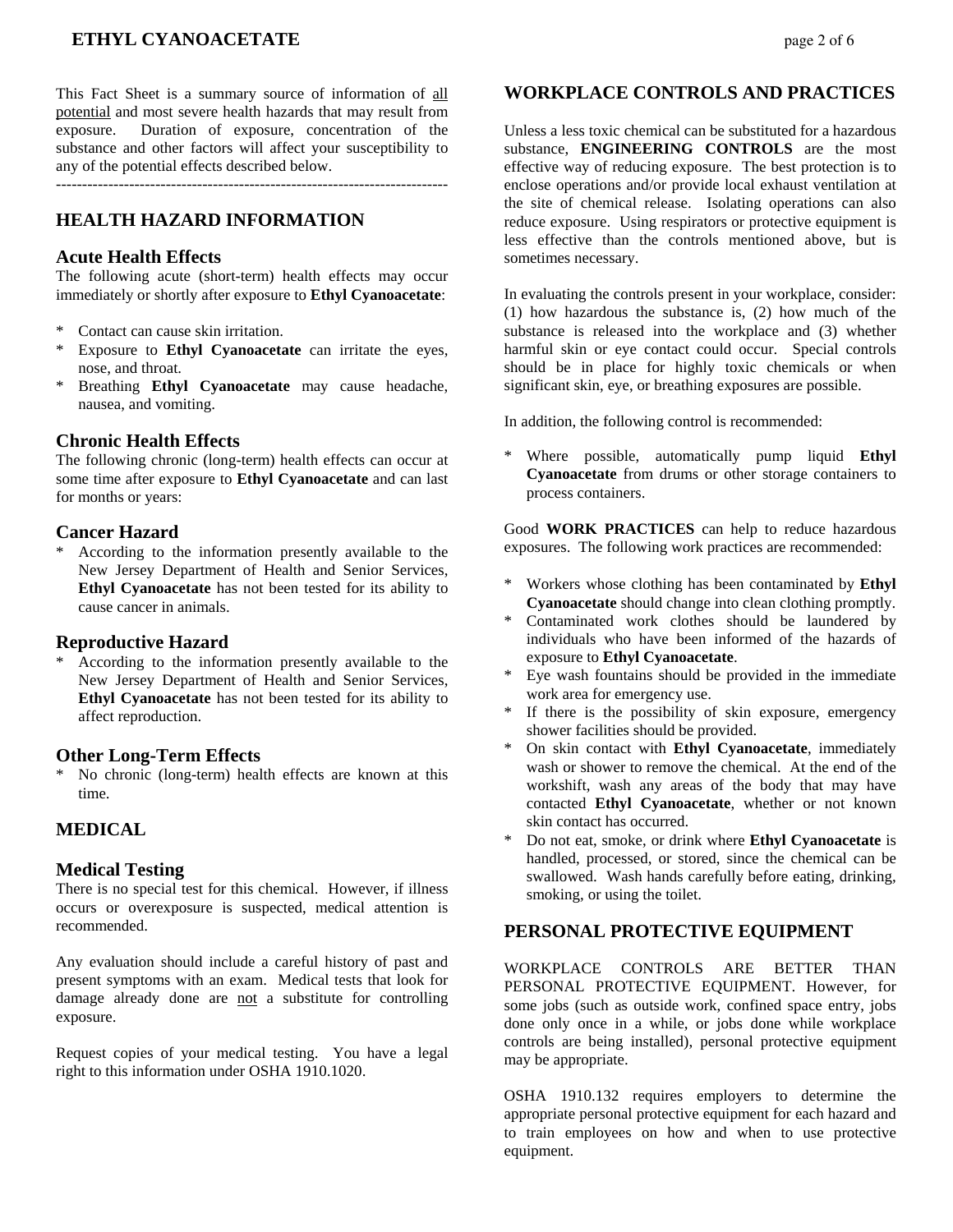The following recommendations are only guidelines and may not apply to every situation.

#### **Clothing**

- \* Avoid skin contact with **Ethyl Cyanoacetate**. Wear protective gloves and clothing. Safety equipment suppliers/manufacturers can provide recommendations on the most protective glove/clothing material for your operation.
- All protective clothing (suits, gloves, footwear, headgear) should be clean, available each day, and put on before work.

#### **Eye Protection**

- Wear indirect-vent, impact and splash resistant goggles when working with liquids.
- \* Wear a face shield along with goggles when working with corrosive, highly irritating or toxic substances.

## **Respiratory Protection**

#### **IMPROPER USE OF RESPIRATORS IS DANGEROUS.**

Such equipment should only be used if the employer has a written program that takes into account workplace conditions, requirements for worker training, respirator fit testing and medical exams, as described in OSHA 1910.134.

- \* Engineering controls must be effective to ensure that exposure to **Ethyl Cyanoacetate** does not occur.
- \* Where the potential for overexposure exists, use a MSHA/NIOSH approved supplied-air respirator with a full facepiece operated in a pressure-demand or other positivepressure mode. For increased protection use in combination with an auxiliary self-contained breathing apparatus operated in a pressure-demand or other positivepressure mode.

#### **QUESTIONS AND ANSWERS**

- Q: If I have acute health effects, will I later get chronic health effects?
- A: Not always. Most chronic (long-term) effects result from repeated exposures to a chemical.
- Q: Can I get long-term effects without ever having shortterm effects?
- A: Yes, because long-term effects can occur from repeated exposures to a chemical at levels not high enough to make you immediately sick.
- Q: What are my chances of getting sick when I have been exposed to chemicals?
- A: The likelihood of becoming sick from chemicals is increased as the amount of exposure increases. This is determined by the length of time and the amount of material to which someone is exposed.
- Q: When are higher exposures more likely?
- A: Conditions which increase risk of exposure include physical and mechanical processes (heating, pouring, spraying, spills and evaporation from large surface areas such as open containers), and "confined space" exposures (working inside vats, reactors, boilers, small rooms, etc.).
- Q: Is the risk of getting sick higher for workers than for community residents?
- A: Yes. Exposures in the community, except possibly in cases of fires or spills, are usually much lower than those found in the workplace. However, people in the community may be exposed to contaminated water as well as to chemicals in the air over long periods. This may be a problem for children or people who are already ill.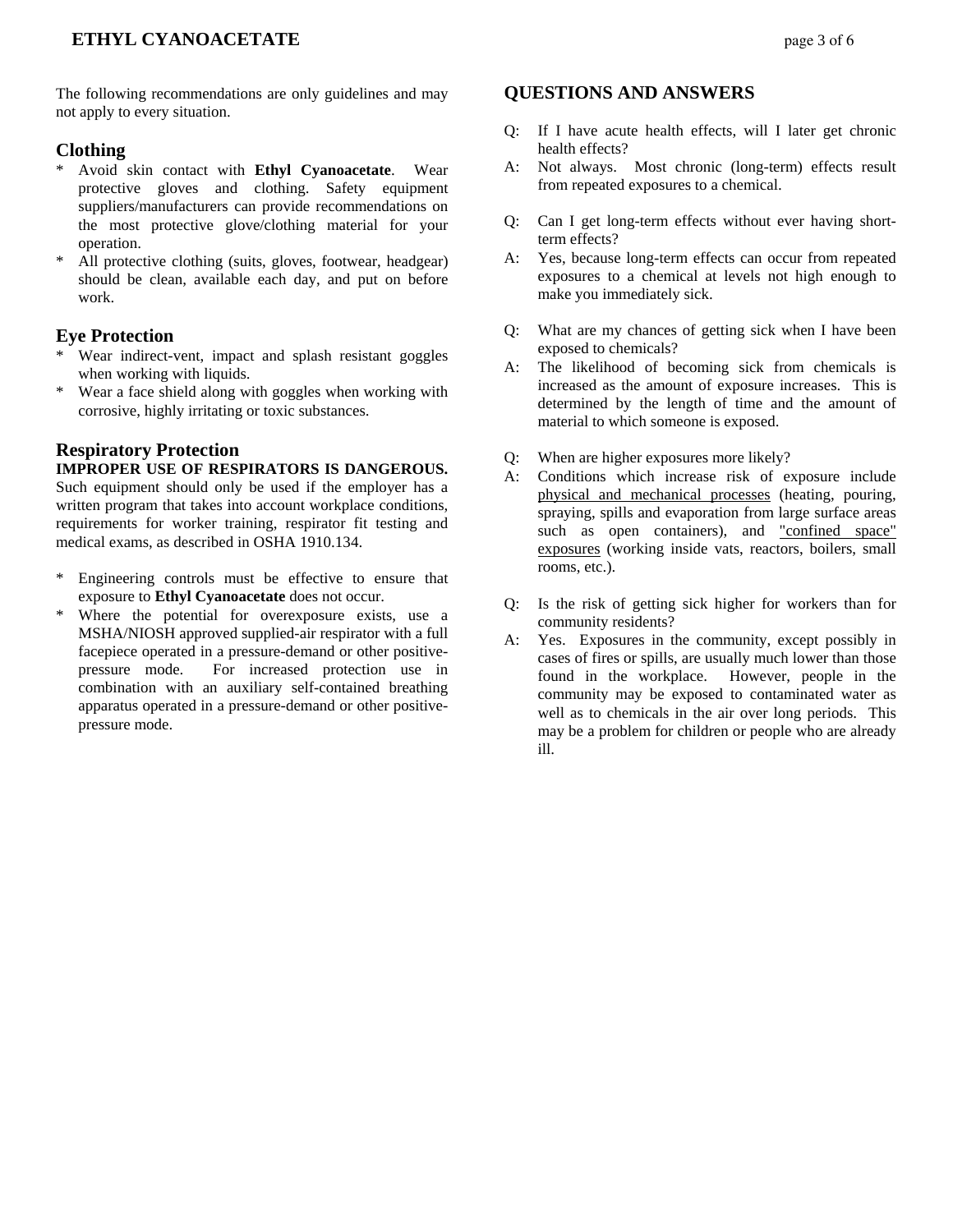--------------------------------------------------------------------------- The following information is available from:

 New Jersey Department of Health and Senior Services Occupational Health Service PO Box 360 Trenton, NJ 08625-0360 (609) 984-1863 (609) 292-5677 (fax)

Web address: http://www.state.nj.us/health/eoh/odisweb/

#### **Industrial Hygiene Information**

Industrial hygienists are available to answer your questions regarding the control of chemical exposures using exhaust ventilation, special work practices, good housekeeping, good hygiene practices, and personal protective equipment including respirators. In addition, they can help to interpret the results of industrial hygiene survey data.

#### **Medical Evaluation**

If you think you are becoming sick because of exposure to chemicals at your workplace, you may call personnel at the Department of Health and Senior Services, Occupational Health Service, who can help you find the information you need.

#### **Public Presentations**

Presentations and educational programs on occupational health or the Right to Know Act can be organized for labor unions, trade associations and other groups.

#### **Right to Know Information Resources**

The Right to Know Infoline (609) 984-2202 can answer questions about the identity and potential health effects of chemicals, list of educational materials in occupational health, references used to prepare the Fact Sheets, preparation of the Right to Know survey, education and training programs, labeling requirements, and general information regarding the Right to Know Act. Violations of the law should be reported to (609) 984-2202.

---------------------------------------------------------------------------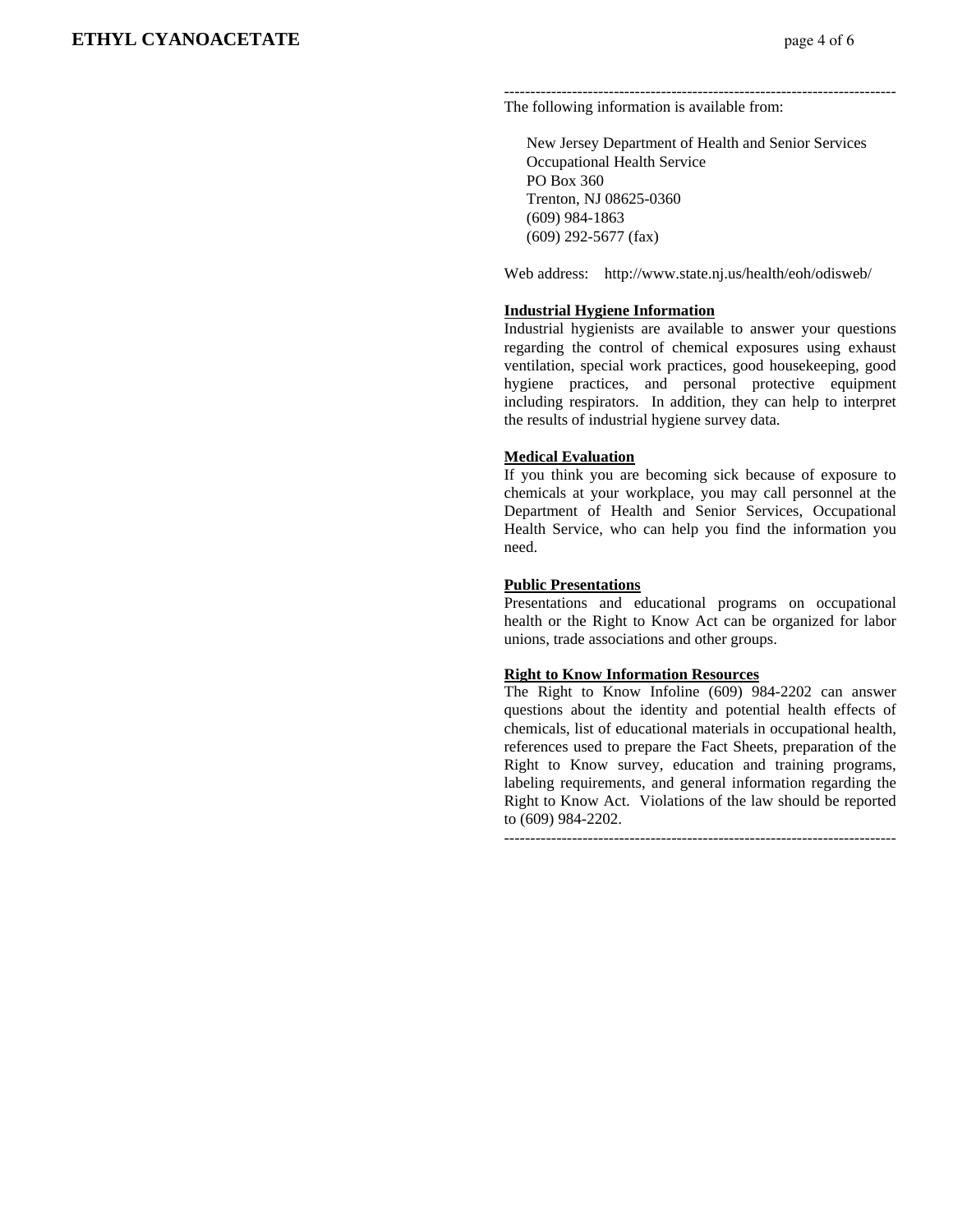### **ETHYL CYANOACETATE** page 5 of 6

#### **DEFINITIONS**

**ACGIH** is the American Conference of Governmental Industrial Hygienists. It recommends upper limits (called TLVs) for exposure to workplace chemicals.

A **carcinogen** is a substance that causes cancer.

The **CAS number** is assigned by the Chemical Abstracts Service to identify a specific chemical.

A **combustible** substance is a solid, liquid or gas that will burn.

A **corrosive** substance is a gas, liquid or solid that causes irreversible damage to human tissue or containers.

**DEP** is the New Jersey Department of Environmental Protection.

**DOT** is the Department of Transportation, the federal agency that regulates the transportation of chemicals.

**EPA** is the Environmental Protection Agency, the federal agency responsible for regulating environmental hazards.

A **fetus** is an unborn human or animal.

A **flammable** substance is a solid, liquid, vapor or gas that will ignite easily and burn rapidly.

The **flash point** is the temperature at which a liquid or solid gives off vapor that can form a flammable mixture with air.

**HHAG** is the Human Health Assessment Group of the federal EPA.

**IARC** is the International Agency for Research on Cancer, a scientific group that classifies chemicals according to their cancer-causing potential.

A **miscible** substance is a liquid or gas that will evenly dissolve in another.

**mg/m3** means milligrams of a chemical in a cubic meter of air. It is a measure of concentration (weight/volume).

**MSHA** is the Mine Safety and Health Administration, the federal agency that regulates mining. It also evaluates and approves respirators.

A **mutagen** is a substance that causes mutations. A **mutation** is a change in the genetic material in a body cell. Mutations can lead to birth defects, miscarriages, or cancer.

**NAERG** is the North American Emergency Response Guidebook. It was jointly developed by Transport Canada, the United States Department of Transportation and the Secretariat of Communications and Transportation of Mexico. It is a guide for first responders to quickly identify the specific or generic hazards of material involved in a transportation incident, and to protect themselves and the general public during the initial response phase of the incident.

**NCI** is the National Cancer Institute, a federal agency that determines the cancer-causing potential of chemicals.

**NFPA** is the National Fire Protection Association. It classifies substances according to their fire and explosion hazard.

**NIOSH** is the National Institute for Occupational Safety and Health. It tests equipment, evaluates and approves respirators, conducts studies of workplace hazards, and proposes standards to OSHA.

**NTP** is the National Toxicology Program which tests chemicals and reviews evidence for cancer.

**OSHA** is the Occupational Safety and Health Administration, which adopts and enforces health and safety standards.

**PEOSHA** is the Public Employees Occupational Safety and Health Act, a state law which sets PELs for New Jersey public employees.

**ppm** means parts of a substance per million parts of air. It is a measure of concentration by volume in air.

A **reactive** substance is a solid, liquid or gas that releases energy under certain conditions.

A **teratogen** is a substance that causes birth defects by damaging the fetus.

**TLV** is the Threshold Limit Value, the workplace exposure limit recommended by ACGIH.

The **vapor pressure** is a measure of how readily a liquid or a solid mixes with air at its surface. A higher vapor pressure indicates a higher concentration of the substance in air and therefore increases the likelihood of breathing it in.